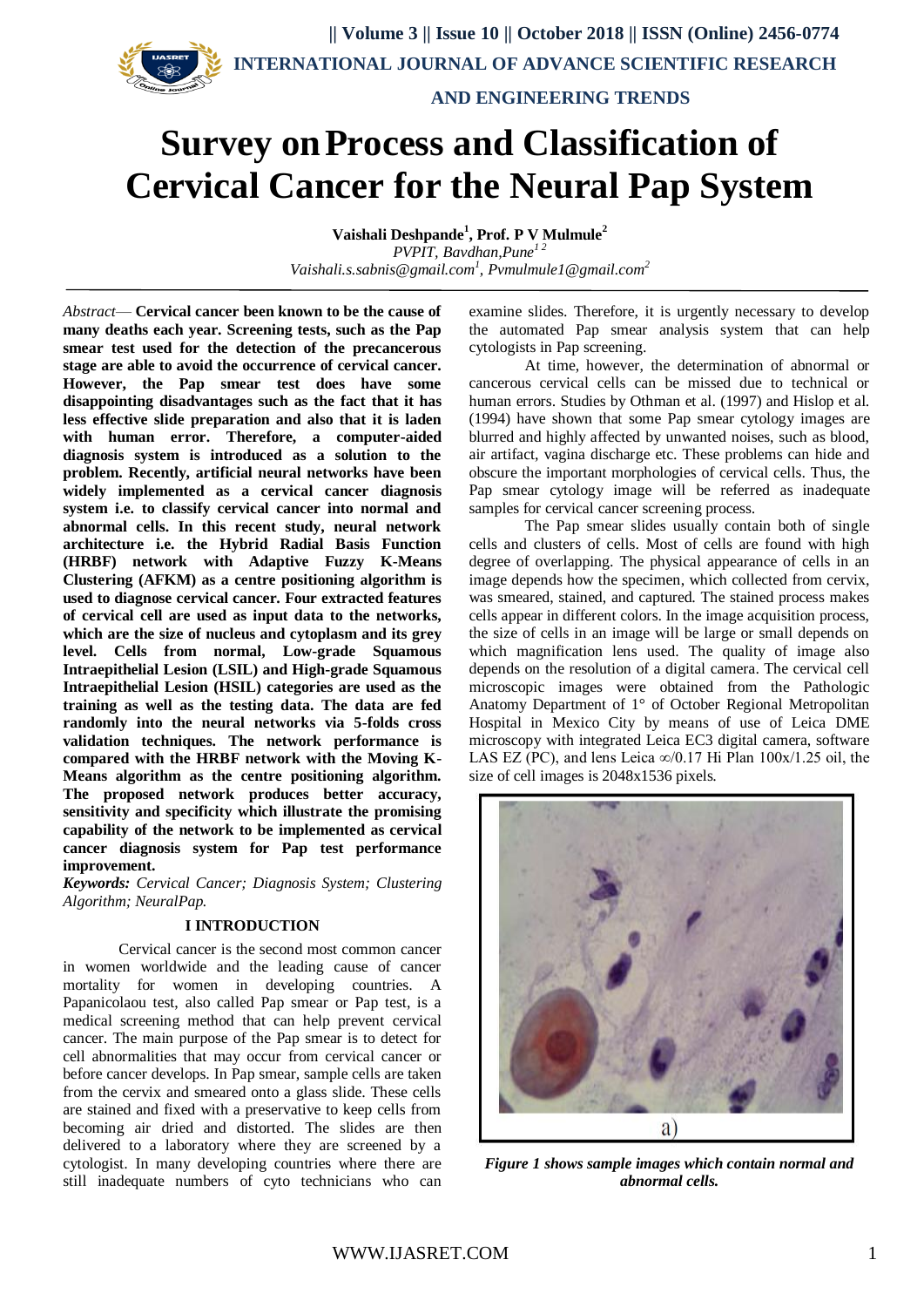

## **|| Volume 3 || Issue 10 || October 2018 || ISSN (Online) 2456-0774 INTERNATIONAL JOURNAL OF ADVANCE SCIENTIFIC RESEARCH**

#### **AND ENGINEERING TRENDS**



*Figure 2: Sample of cervical cell microscopic images, a) Normal cell, and b) Abnormal cell*

The cervical cells consist of two main components. One is nucleus locates about the center of cell surrounded by the cytoplasm. Normally, nucleus shape is small and almost round. Its intensity is darker than cytoplasm. The specimens, which are taken from several areas of the cervix, most often contain cells from columnar epithelium and the squamous epithelium. The squamous epithelium consists of 4 layers of cells: basal, parabasal, intermediate, and superficial cells. The Cervical intra-epithelial neoplasia (CIN), also known as dysplasia has the potential to become invasive cervical cancer. CIN is graded into three stages of severity, from CIN 1 (mild dysplasia) through CIN 2 (moderate dysplasia) to CIN 3 (severe dysplasia).

In Pap smear microscopic image analysis, cervical cells can be divided into several classes categorized by cell appearance, especially in cell nucleus. Since a cell nucleus can present the significant changes when the cell is affected by a disease, the identification and quantification of these changes contribute in the discrimination of normal and abnormal cells in Pap smear images.



#### **II REVIEW OF LITERATURE**

A. R. Chang, Lin WF, Chang A [1], the usefulness of the automated screening equipment of the papanicol screening was examined. And, the diagnosis by each method was compared. Autopap using LGS sufficiently determined the validity of the Pap smear, and the remarkable abnormal cell for the inspection of the human was identified. Accurate diagnosis was possible when only the marked cells were examined, and this method was reduced to less than half of

the screening time required for conventional screening, and the conventional 37 cases and 29 cases of LGS group, when the low-grade squamous intraepithelial lesion was taken as a threshold value. There was an atypical squamous cell as a threshold, and it was the LGS group of 111 examples, 93 examples in the conventional group. LGS AutoPap can significantly facilitate Pap smear examinations without lowering the detection rate of clinically significant lesions, and therefore helping alleviate cytotechnologist deficiencies.

Lee js, kaun L, Oh s,Patten FW, Wilbur DC [2], the author examine the feasibility of the location guide screening of the autopep system and to select the location of the potentially abnormal cell material, an autopepp system may be used. The accuracy of the location-guided slide triage was high and did not change significantly in different slide populations. Also,>80% of abnormal slide For, the location of the AutoPap system-selected FOV slide, the estimated location of the LSIL+slide, by pairing the AutoPap primary screening with the re-screening by most diagnostic location guides used to assign an accurate diagnosis to the slide.

Wilbur DC, Prey MU, Miller WM, Pawlick GF, Colgan TJ [3], the author evaluate the effectiveness of the AutoPap System in detecting abnormal and normal cervical smears when used in a primary screening/quality control mode, as compared with currently established laboratory practices. Slides were obtained prospectively and were initially processed in the routine fashion with cytotechnologist screening followed by 10% random quality control rescreening. The AutoPap System-assisted arm of the study was superior to the current practice arm for the identification of abnormal slides at the level of atypical squamous cells of undetermined significance and above (ASCUS+), low grade squamous intraepithelial lesion (LSIL) and higher LSIL+. AutoPap System-assisted practice was equivalent to current practice for the identification of unsatisfactory and satisfactory but limited by slides. All results showed statistical significance. In addition, AutoPap Systemassisted practice in the study indicated improved specificity of diagnosis.

M. Y. mashor[4], this study is a new hybrid algorithm for training RBF networks. This algorithm

RBF center of the proposed clustering algorithm position Givens least squares this section describes clustering issues for placing RBFS after that, they proposed an algorithm for a moving k-means Clustering called a clustering algorithm, and examined its effect reduce the problem. We compared the performance of this algorithm with the adaptive k-means, Nonadaptive k-means and fuzzy c-means clustering algorithms. Overall performance of RBF Network suggestions algorithm uses something like other clustering the algorithm simulation results are also stored in the initial Center, which shows that there is no algorithm revealed.

Mirabal, Y.N., Chang, S.K., Neely Atkinson, E., Malpica, A., Follen, M., Richards- Kortum, R[5], By using accurate, objective, and instantaneous point-of-care diagnostic tools, the specific goal of this study is to analyze the reflectance spectra of normal and neoplastic neck tissues in vivo and to analyze the data for use in the development of diagnostic algorithms in vivo. It was carried out. As the separation of the source detector increases, the greater tissue depth is probed. The average spectrum of each diagnostic class differs from the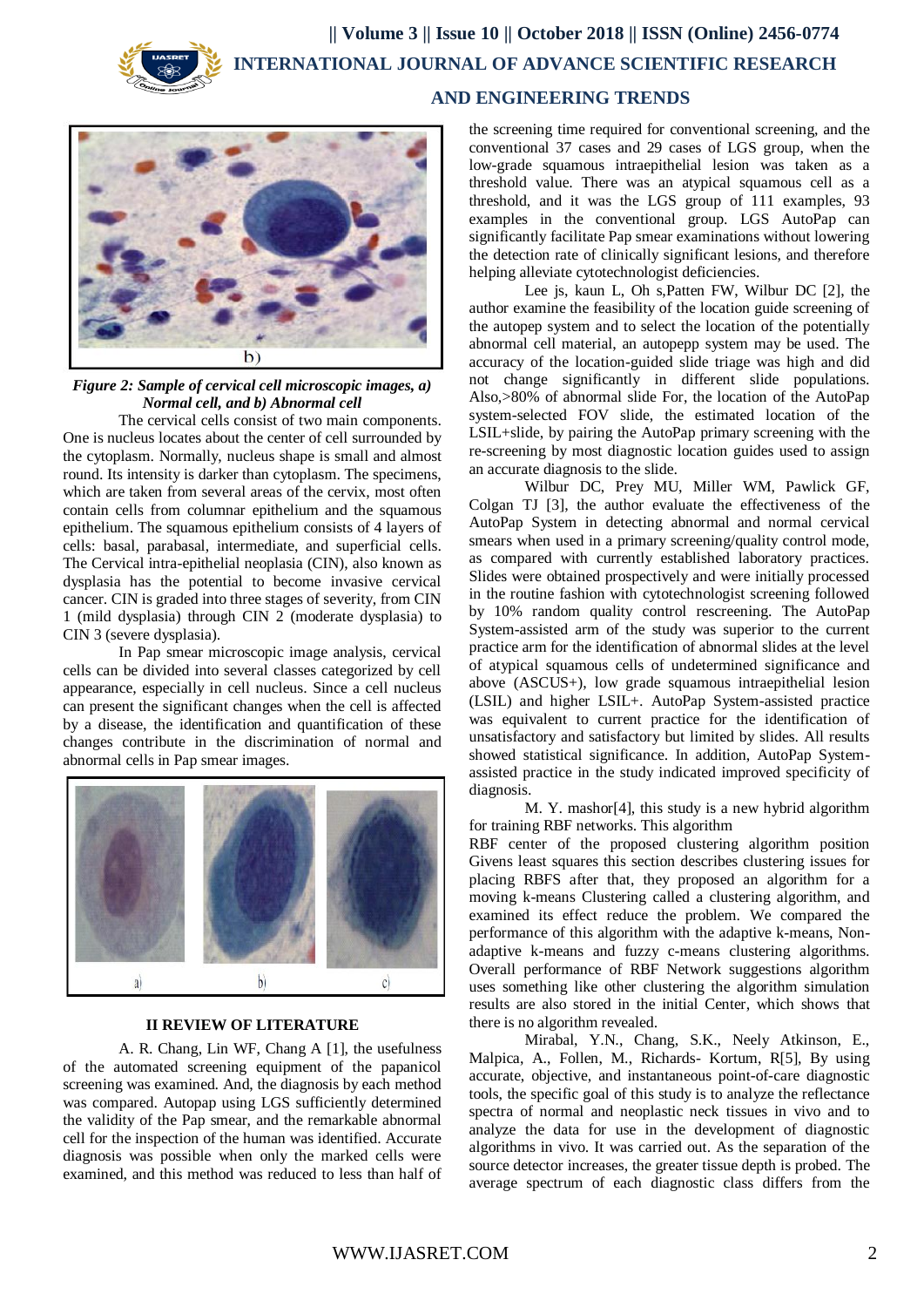

### **AND ENGINEERING TRENDS**

separation of all source detectors, with the largest difference in the separation of the smallest source detectors. An algorithm based on Principal Component Analysis and mahalanobis distance classification was developed.

Plissiti, M.E., Charchanti, A., Krikoni, O., Fotiadis, D.I [6], an automated method for cell nuclear segmentation in pap smear images is proposed. This method combines a holistic knowledge of the appearance of cells and nuclei and local features of the region of the nucleus in order to achieve precise nuclear boundaries. Filters and morphological operators in all three channels of the Color Image, even if the cell overlap occurs, the boundary of the nucleus in the image the location of the nucleus is determined by a deformable model. This result is very promising even if the image with the high overlap degree is used.

#### **Table 1: Literature Survey**

| Sr. No         | <b>Paper Title</b>                                                                                                                                                                                        | <b>Author</b>                                                                            | <b>Method Proposed</b>                                                                                                                                                                                                                             | <b>Disadvantages</b>                                                                                                                                                                                    |
|----------------|-----------------------------------------------------------------------------------------------------------------------------------------------------------------------------------------------------------|------------------------------------------------------------------------------------------|----------------------------------------------------------------------------------------------------------------------------------------------------------------------------------------------------------------------------------------------------|---------------------------------------------------------------------------------------------------------------------------------------------------------------------------------------------------------|
| $\mathbf{1}$   | Can Technology Expedite<br>Cervical<br>Cancer<br>the<br>Process? A<br>Screening<br>Hong Kong Experience<br>Using<br>the<br>AutoPap<br>Primary Screening System<br>Location-Guided<br>Screening Capability | A. R. Chang,<br>Lin<br>WF,<br>Chang A                                                    | The AutoPap with LGS can<br>significantly<br>speed<br>the<br>examination of Pap smears<br>without<br>lowering<br>the<br>detection rate of clinically<br>important<br>lesions,<br>thus<br>helping<br>alleviate<br>the<br>cytotechnologist shortage. | LGS detects more abnormal<br>cases than do experienced human<br>screeners using the conventional<br>manual method.                                                                                      |
| $\overline{2}$ | A Feasibility Study of the<br>Autopap System<br>Location-Guided<br>Screening                                                                                                                              | Lee js, kaun L, $\vert$<br>Oh<br>s, Patten<br>FW,<br>Wilbur<br>DC                        | To study the feasibility of<br>AutoPap System location-<br>guided screening and to<br>evaluate the accuracy of the<br>AutoPap<br>System<br>in<br>selecting<br>locations<br>of<br>potentially<br>abnormal<br>cellular material                      | The<br>location-guided<br>triage<br>sensitivities to the few difficult<br>abnormal slides that the AutoPap<br>System classified as no review if<br>the device was operated at higher<br>no review rates |
| 3              | The Autopap System for<br>Primary<br>Screening<br>in Cervical<br>Cytology: Comparing the<br>Results of a<br>Prospective, Intended-Use<br>Study<br>with<br>Routine<br>Manual<br>Practice                   | Wilbur<br>DC,<br>Prey<br>MU,<br>Miller<br>WM,<br>GF,<br>Pawlick<br>Colgan TJ             | AutoPap<br>System-assisted<br>practice<br>in<br>the<br>study<br>indicated<br>improved<br>specificity of diagnosis.                                                                                                                                 | Collecting large numbers of rare<br>slides<br>abnormal<br>from<br>the<br>prospective portions of a clinical<br>trial is very difficult.                                                                 |
| 4              | Hybrid<br>Training<br><b>RBF</b><br>Algorithm<br>for<br>Network                                                                                                                                           | M. Y. mashor                                                                             | Performance of the RBF<br>network that used<br>the<br>proposed algorithm is much<br>better than the ones that<br>used<br>other<br>clustering<br>algorithms.                                                                                        | Problems<br>of<br>clustering<br>for<br>positioning RBF centers.                                                                                                                                         |
| 5              | cervical precancer                                                                                                                                                                                        | Neely<br>Atkinson,<br>E.,<br>Malpica,<br>A.,<br>Follen,<br>M.,<br>Richards-<br>Kortum, R | for in vivo detection of Chang, S.K., analyze the reflectance not good.<br>spectra of normal and<br>neoplastic neck tissues in<br>vivo and to analyze the data<br>for use in the development<br>of diagnostic algorithms in<br>vivo.               | Reflectance spectroscopy   Mirabal, Y.N.,   The goal of this study is to   Performance of this method is                                                                                                |
| 6              | Automated segmentation<br>of cell nuclei in PAP<br>smear images                                                                                                                                           | Plissiti, M.E.,<br>Charchanti, A.,<br>Krikoni,<br>$O_{\cdot}$<br>Fotiadis, D.I           | An automated method for<br>cell nuclear segmentation in<br>smear<br>images<br>pap<br>is<br>proposed.                                                                                                                                               | Does not always produce good<br>diagnostic performance due to<br>bad samples.                                                                                                                           |